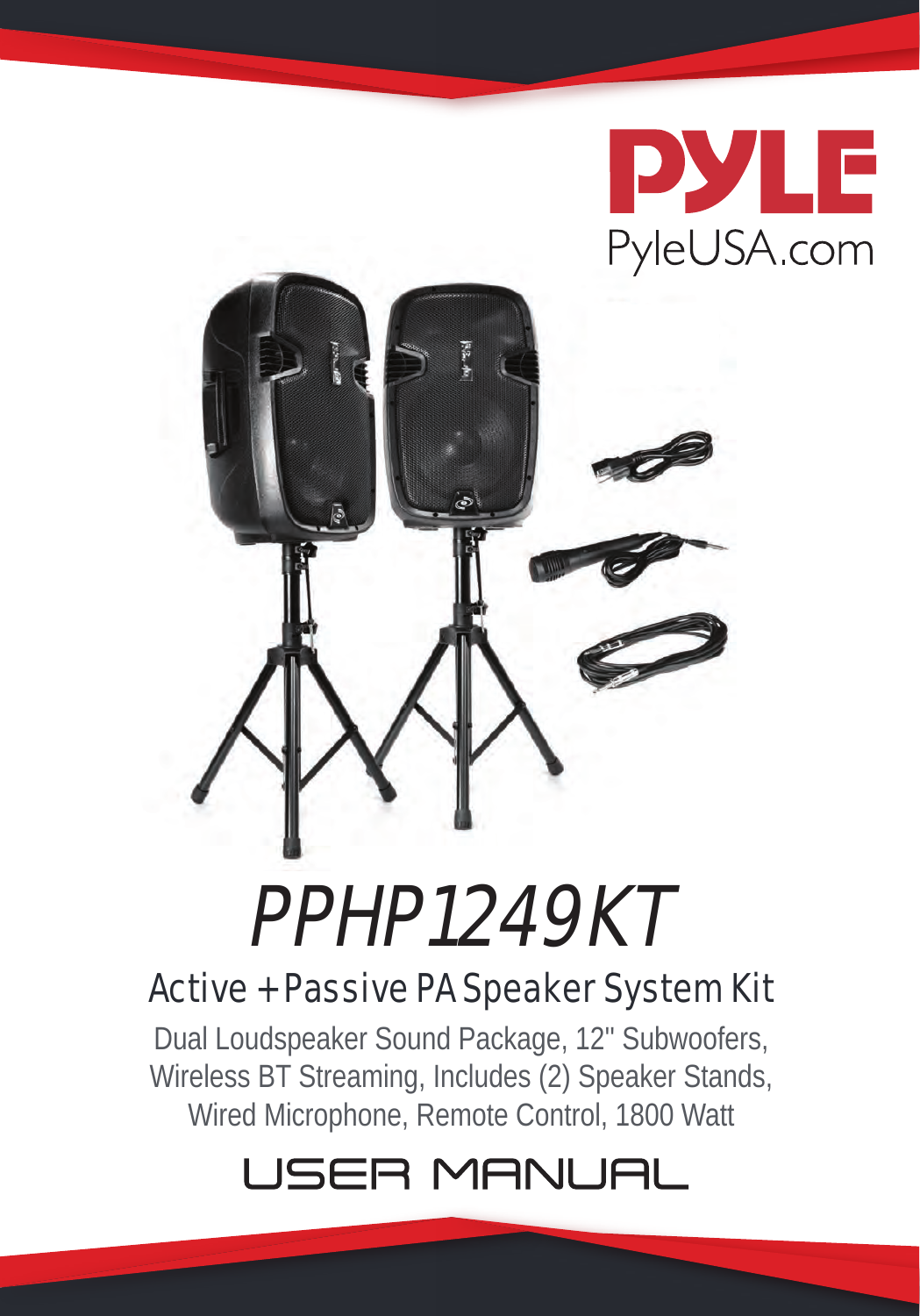### **REMOTE CONTROL**

- 1. **MODE** : USB/SD/BT/FM CONVERTER
- 2. << : In USB/SD : Previous Song, Press and hold for fast rewind In FM : swich to backward
- 3. **VOL +** : Increase volume
- 4. **VOL -** : Decresse volume
- 5.  $M$ : In USB/SD: next Song, Press and hold for fast forward In FM : swich to next channel
- $6.$ : Stop Switch the MP3 player off.
- 7. **Il /SCAN** : Play / Pause In FM : Auto search
- 8. **EQ** : NORMAL, ROCK, POP, CLASS, JAZZ.
- 9. **REP** : Shot press : Random/Single/Order
- 10. **0-9** : choosing music by numbers
- 11. **MUTE** : Mute the sound of the MP3 player

### **PPHP1249KT**

- 1. **SD card input**
- 2. **USB input**
- 3. **LCD screen**
- 4. **MP3 control**

 **MODE** : USB/SD/FM/BT convertor

- : Previous songs
- : PRE/NEXT under FM mode
- : Next songs
- : Repeat all / Random / Repeat one
- **I:** Play/Pause

 **SCAN** : Auto search under FM radio

- 5. **Volume control**
- 6. **Bass control** for low frequencies
- 7. **Treble control** for high frequencies
- 8. **Echo control**
- 9. **Mic input level control**
- 10. **6.35 microphone 1 input**
- 11. **6.35 microphone 2 input**
- 12. **Mic/Line switch**
- 13. **XLR line input**
- 14. **RCA Phone(R+L) line input**
- 15. **6.35mm line output**
- 16. **Power LED indicator**
- 17. **Speaker out 8 ohm**
- 18. **MP3/Line switch**
- 19. **Fused IEC mains inlet**
- 20. **Main power switch**
- 21. **120V/240V switch**

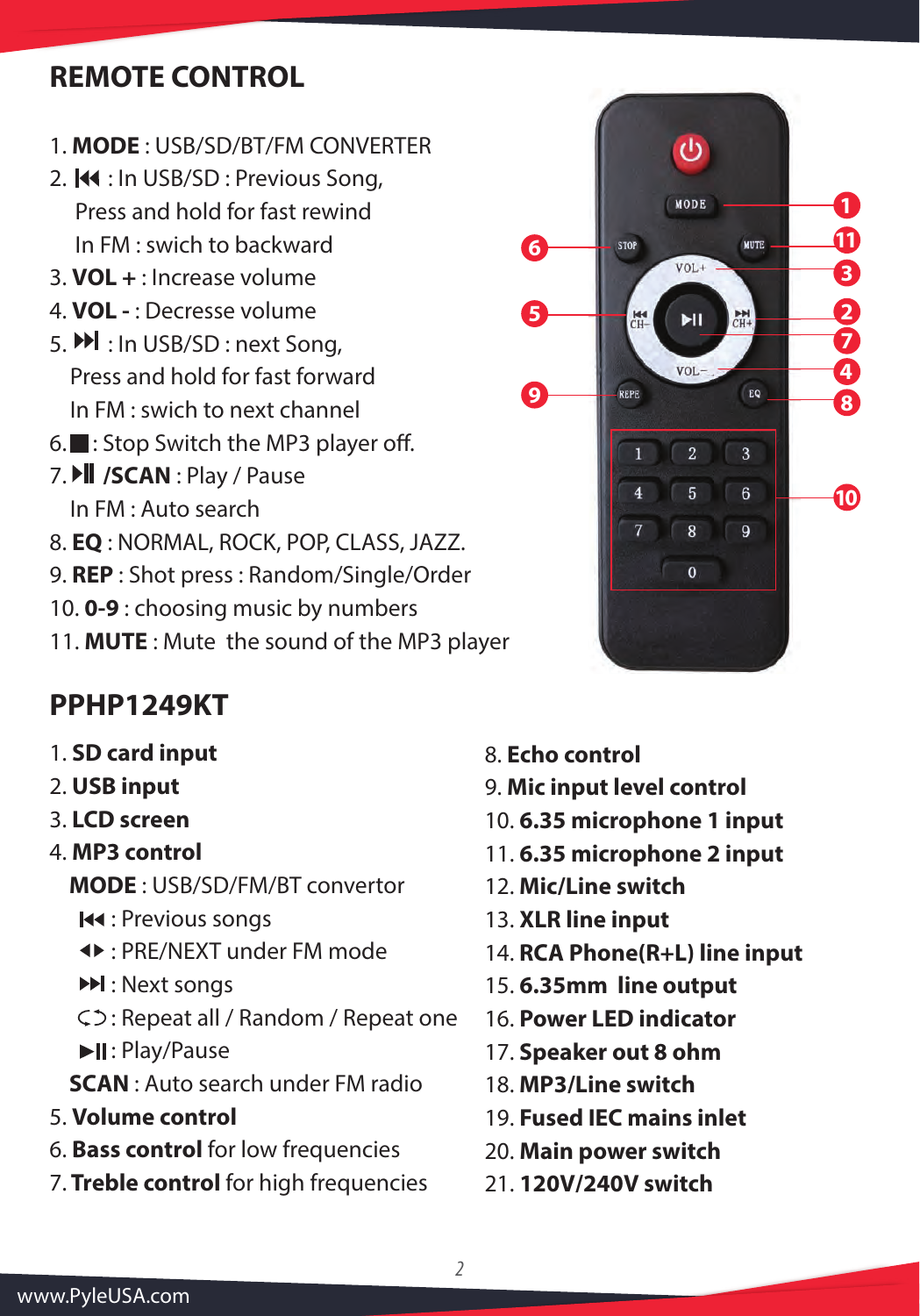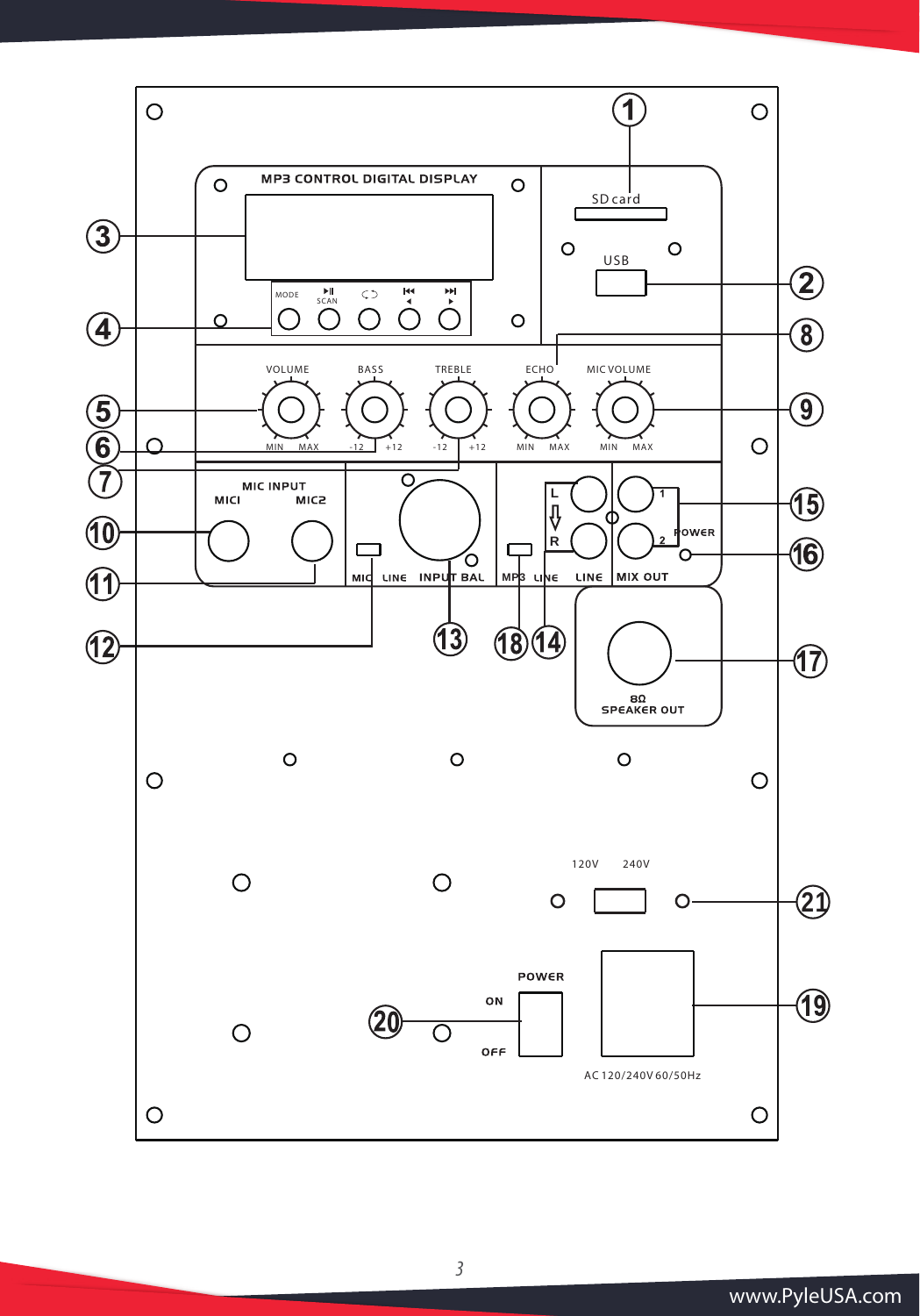#### **PPHP1249KT**

#### **Active + Passive PA Speaker System Kit**

**Dual Loudspeaker Sound Package, 12'' Subwoofers, Bluetooth Wireless Streaming, Includes (2) Speaker Stands, Wired Microphone, Remote Control, 1800 Watt**

#### **System Features:**

- Dual 12-inch High-Powered Loudspeaker PA Systems
- Includes (1) Active Speaker, (1) Passive Speaker + (2) Stands
- Rugged, Durable & Reliable Sound
- Bluetooth Wireless Music Streaming Ability
- High-Frequency 1.0'' Tweeters
- Compression Driver with Titanium Diaphragm
- 2-Way Full Range Audio Projection
- Built-in Digital Audio Amplifier
- XLR Microphone Input
- 1/4'' SpeakOn (8 Ohm) Input
- 1/4'' SpeakOn (8 Ohm) Speaker Output
- Aux (3.5mm) Input Jack
- Connect & Stream Audio from External Devices
- USB Flash Drive & SD Memory Card Readers
- Digital LCD Display
- Rear Panel Rotary Dial & Button Control Center
- Master Volume, Mic Volume, Treble, Bass Adjustable
- Integrated Carry Handles
- 35mm Speaker Stand Mount Compatible
- Heavy Duty Engineered ABS Housing

#### **What's in the Box:**

- (1) 12'' Active PA Speaker
- (1) 12'' Passive PA Speaker
- (2) Speaker Stands
- Wired Microphone
- Remote Control
- Power Cable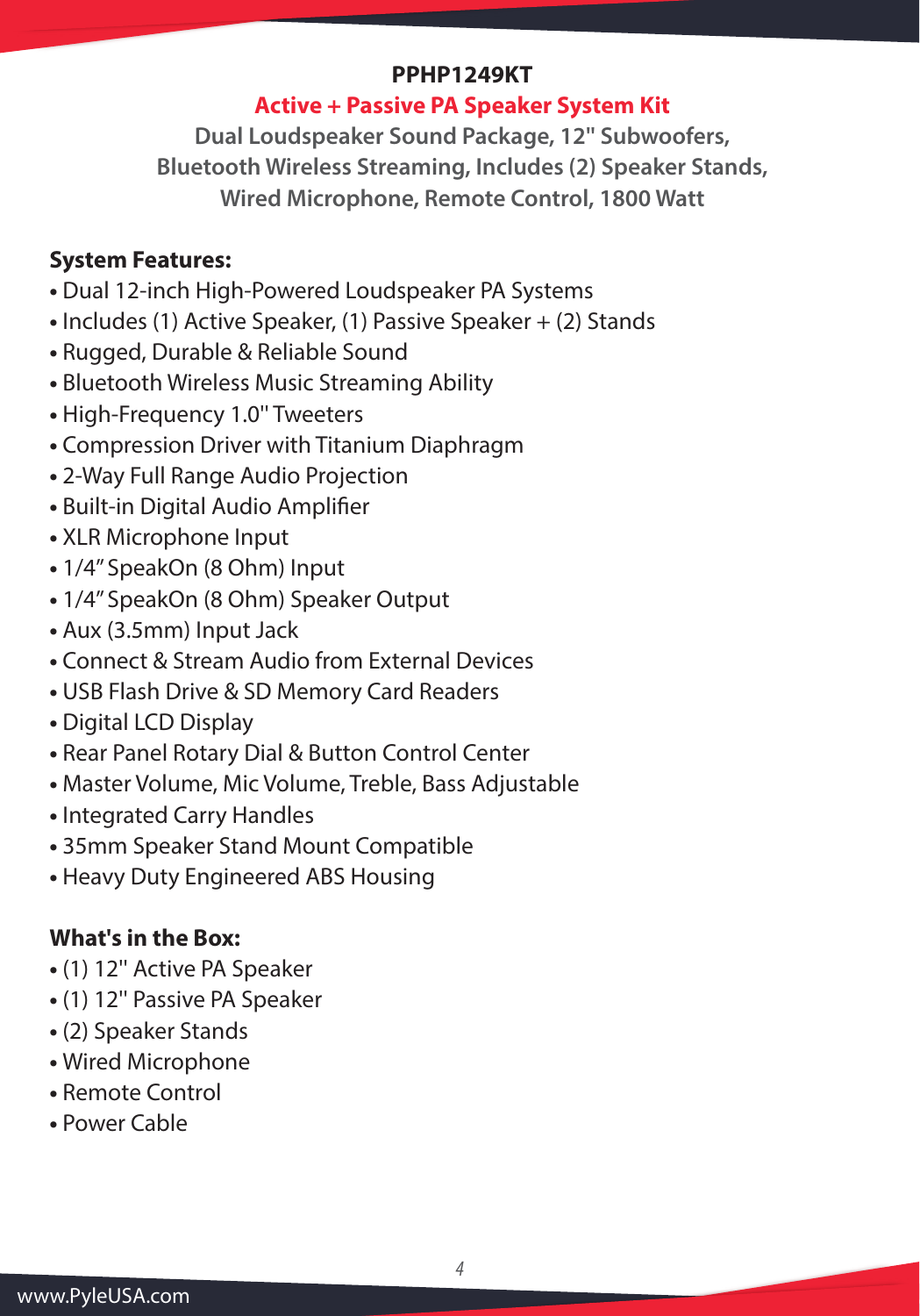#### **Bluetooth Wireless Streaming:**

- Instantly Stream Music from Your Bluetooth Devices
- Works with All Your Favorite Bluetooth Devices (iPhone, Android, Smartphone, iPad, Tablet, PC, etc.)
- Bluetooth Version: 4.0
- Bluetooth Wireless Range: 100'+ Feet
- Bluetooth Network Name: 'Pyle'

#### **Speaker Stands:**

- Effectively Elevates Speakers for Optimum Sound Performance
- Universal Speaker Compatibility (35mm Insert)
- Easy Setup and Quick Adjustment Control
- Reinforced Steel Support Construction
- Speaker Support Arm Extension
- Rugged and Reliable
- Safety Lock-in Pin
- Foldable for Quick Storage and Transport
- Rubber Capped Tripod Feet Base
- Perfect for On-Stage or Studio Use
- For Professional or Beginner Applications
- Speaker Height Adjustable: 59.1'' to 82.7''
- MAX. Load Capacity: 100 lbs. (50 kgs.) -Each

#### **Technical Specs:**

- MAX Power Output: 1800 Watt
- Amplifier: Class D
- Impedance: 8 Ohm
- $\bullet$  T.H.D.: <1%
- Magnet: 40 oz.
- Sensitivity: 96dB (+/-2dB)
- Mic Input Level: <15mV
- Line Input/Output Level: >250mV
- Frequency Response: 50-18kHz
- Digital Audio File Compatibility: MP3, WMA
- Maximum SD/USB Flash Memory Support: 32GB
- Power: 120/240V
- Single Speaker Weight: 33.5 lbs.